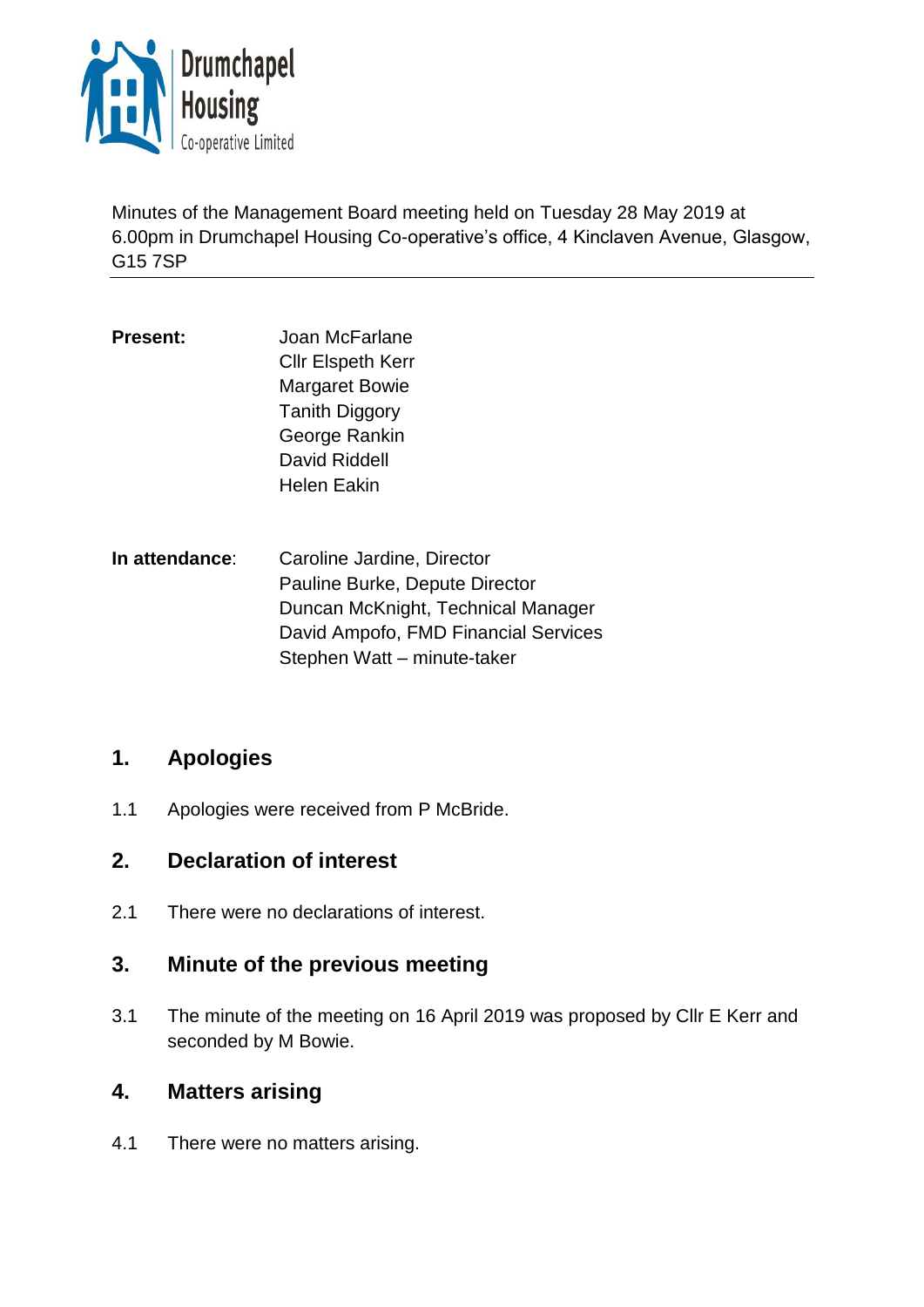# **5. Director's report**

#### **5.1 Management accounts to 31 March 2019**

- 5.1.1 David Ampofo from FMD Financial Services presented the Management Accounts to 31 March 2019. There were no areas of concern, and the Cooperative remains in a healthy financial position.
- 5.1.2 The Board approved the management accounts to 31 March 2019.

## **5.2 Staff Survey – feedback**

- 5.2.1 C Jardine presented the draft staff survey report prepared by our consultants, Knowledge Partnership.
- 5.2.2 Two issues have been raised by staff in the report which the Board were asked to give consideration:
	- i. Developing new build properties in the Co-operative area.
	- ii. Employing our own Director once the three-year service-sharing period concludes later this year.
- 5.2.3 It was agreed that a more detailed discussion would have to take place. This has been arranged for the Board and staff away day on Friday 31 May 2019 when the agenda will cover service sharing, development, and key performance indicators (KPIs).
- 5.2.4 C Jardine further advised that EVH Director Eamonn Connolly had already led two separate initial discussions with (i) senior staff and (ii) operational staff and will be present at the away day to discuss the report.

## **5.3 Strategy away day**

5.3.1 C Jardine discussed the agenda, speakers, arrangements, and venue planned for the Board and staff away day referred to at last month's meeting. Anyone with any questions or special requests are asked to direct them to Corporate Service Assistant, S Watt.

## **5.4 Grant Signatories**

5.4.1 C Jardine referred the Board to the signatories required for any adaptations and advised that we are requesting no changes to those authorised; the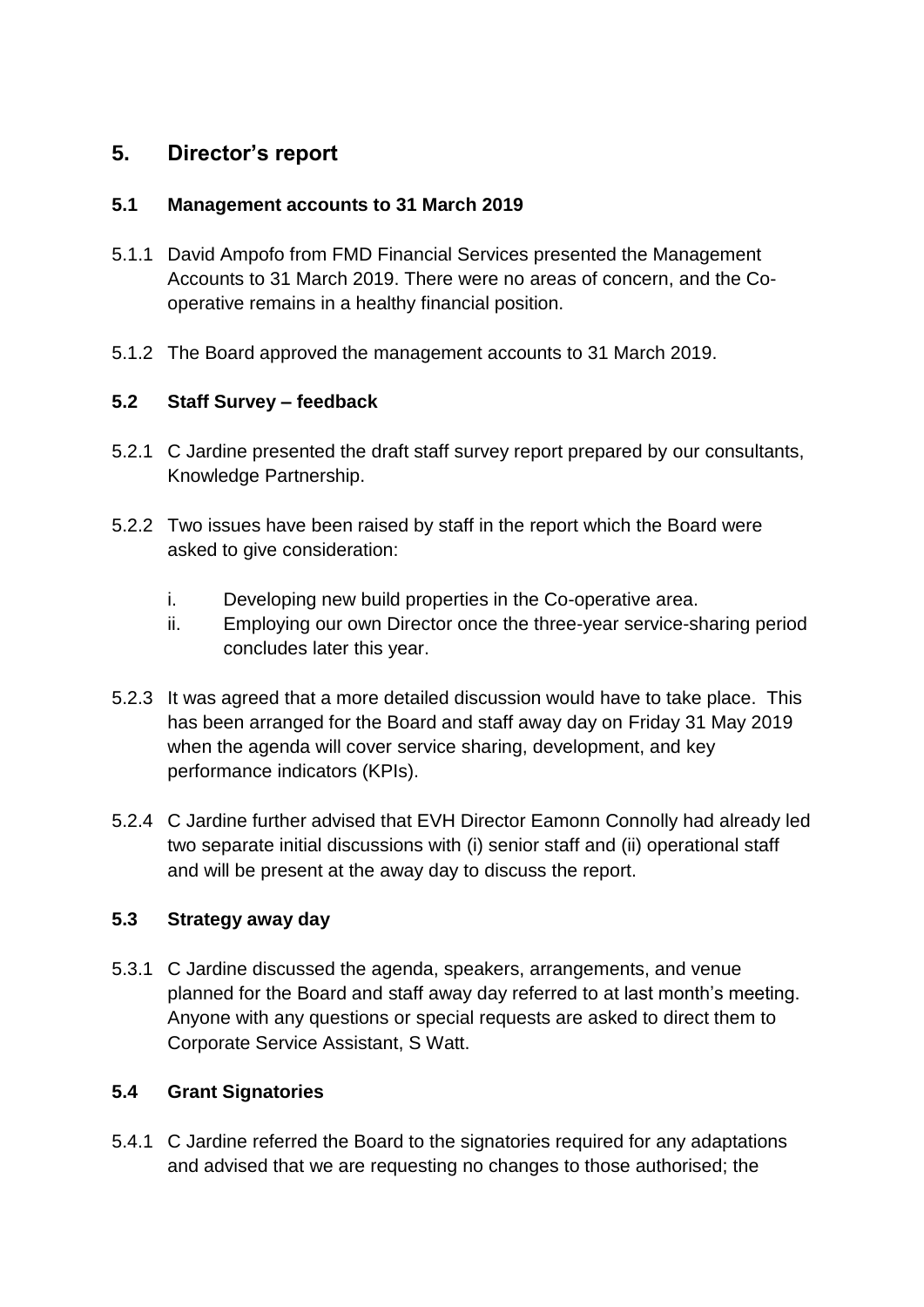Director, Depute Director, Technical Manager, and Finance Officer remain responsible. Secretary H Eakin was asked to sign the pro forma on behalf of the Board and return it to S Watt.

### **Action – S Watt**

## **6. Depute Director's report**

## **6.1 Annual Return on the Charter (ARC) and EESSH – 2018/19**

- 6.1.1 P Burke presented the ARC and EESH reports to the Board; both returns had been circulated in full to all members in advance of the meeting.
- 6.1.2 The Board approved the ARC and EESH reports.

#### **6.2 Performance against targets 2018/19**

- 6.2.1 P Burke informed the Board that there was an error at 1.1 where a sentence refers to a report detailing arrears banding being attached.
- 6.2.2 D McKnight discussed the repairs satisfaction survey and advised that 95 out of 103 tenants had reported that they were happy with the service provided. It was further identified that the higher proportion of tenants we are now calling would provide a more accurate picture, and this is something which would be considered during the next survey call-round.
- 6.2.3 A brief discussion ensued concerning service complaints and anti-social behaviour complaints. A paper had previously been circulated for the April meeting which details the service complaints in depth. There were 38 antisocial behaviour complaints received during 2018/19.

#### **6.3 Planned maintenance 2019/20 – update**

- 6.3.1 D McKnight presented the planned maintenance paper, discussing the procurement route for the next phase.
- 6.3.2 The three options presented were discussed and it was agreed that Option 2 – test procurement via Scottish Procurement Alliance (SPA) framework – was the favoured choice.
- 6.3.3 The Board approved the planned maintenance update.

#### **6.4 Housing maintenance expenditure report**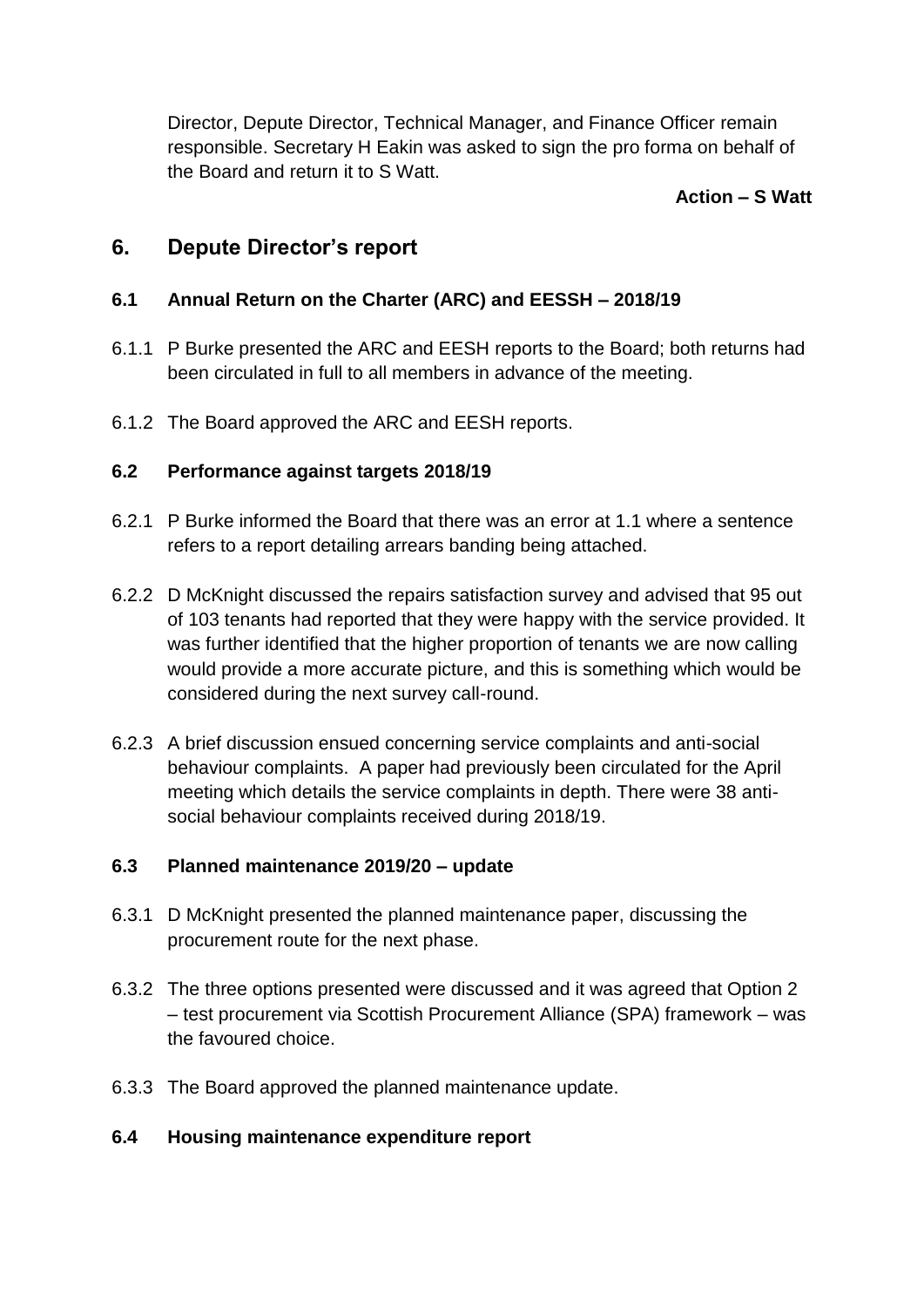- 6.4.1 D McKnight referred to the report which demonstrates a saving of £48,241.
- 6.4.2 Board members asked when the kitchen upgrades would recommence. D McKnight advised that Phase 6 requires six kitchens and will be completed in the current year; Phase 7, which requires kitchen and boiler upgrades, will commence next year. Further information on this will be provided and discussed at next month's meeting when the quantity surveyor will be in attendance.

## **6.5 Welfare benefit monitoring report – fourth quarter 2018/19**

6.5.1 P Burke advised that £65,775 recovered for tenants demonstrated once more how valuable the welfare benefits service was.

# **7. Policy and practice**

#### **7.1 Policy review**

7.1.1 There are no policy reviews this month.

#### 7.2 **Bite size briefing – allocation of housing**

7.2.1 There was no bite size briefing due to other agenda pressures.

## **8. Governance**

#### **8.1 Membership report**

8.1.1 There were three Share Certificates to be issued to new tenants. These were signed by two Board members and passed to the Secretary to sign.

**Action – S Watt**

#### **8.2 Ethical conduct and notifiable events**

8.2.1 There was nothing to report.

# **9. Audit, Risk and Staffing sub-Committee**

#### **9.1 Minutes of meetings**

9.1.1 The minutes from the meeting on 7 February 2019 were noted.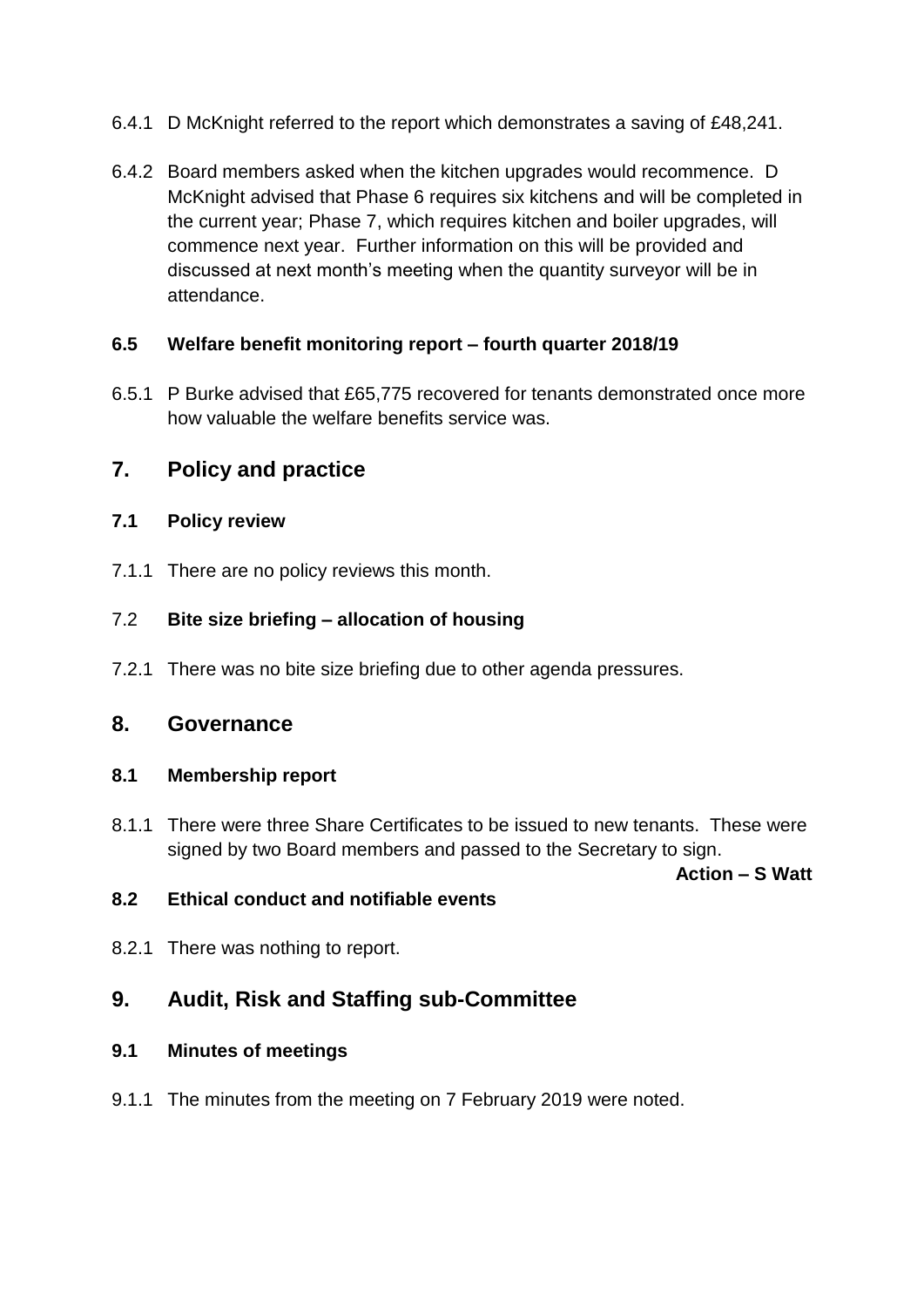## **9.2 Recommendations from meeting on 9 May 2019**

9.2.1 There were no recommendations from the meeting.

## **10. Any other competent business**

10.1 C Jardine advised that two prospective Board members, Jonathan McAllister and Helen Jeffrey, had shown an interest in joining. The Board agreed to invite both to join the Board for the June meeting.

## **Action – C Jardine**

10.2 The Parliamentary Review group, which publishes a magazine introduced by the Prime Minister and is co-chaired by Lord David Blunkett, has asked the Co-operative if it would be interested in being featured in the 2019/20 review as a small and medium enterprise business. If selected, representatives from Drumchapel Housing Co-operative will be invited to an annual gala in London which takes place in March 2020. The Board agreed that it would be appropriate to take part and asked C Jardine to note our interest.

## **Action – C Jardine/S Watt**

10.3 S Watt advised Board members that the SFHA annual conference is due to take place on 11 and 12 June at the Radisson Blu Hotel in Glasgow. Anyone wishing to attend should contact S Watt as soon as possible.

#### **Action – S Watt**

10.4 S Watt advised Board members that the EVH annual conference is due to take place from 22 to 24 November at the Fairmont Hotel in St Andrews. Anyone wishing to attend should contact S Watt. Prior to the end of the meeting, H Eakin, Cllr E Kerr, J McFarlane and M Bowie expressed an interest.

## **Action – S Watt**

- 10.5 All Board members were asked to sign and return their iPad mandates to S Watt at the close of business.
- 10.6 Finance training will take place at the Co-operative offices on Tuesday 20 August at 6.00pm, provided by Fettes McDonald (FMD Financial Services) and Finance Officer Jackie McGoran. Further information will follow in due course.

#### **Action – S Watt**